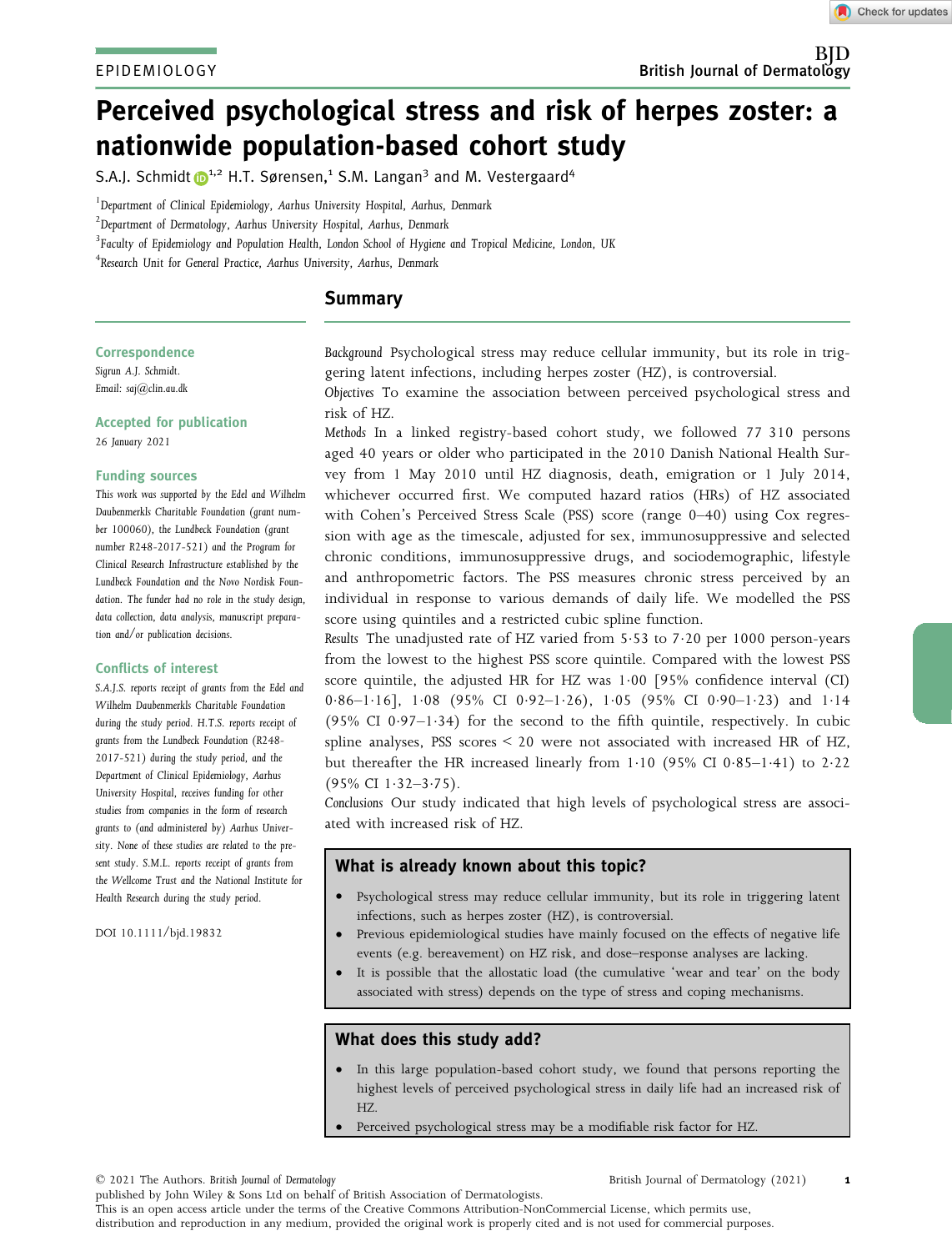• Our study adds HZ to the growing list of potential negative health consequences of psychological stress and underscores the importance of supporting mental wellbeing and resilience in the general population.

Acute and chronic psychological stress are associated with decreased counts and activity of cytotoxic lymphocytes, mediated mainly through hyperarousal of the sympathetic nervous system and the hypothalamic–pituitary–adrenal axis.<sup>1,2</sup> Depression of cellular immune function could possibly increase the risk of reactivation of latent infections, $1,2$  such as the varicella zoster virus (VZV), which causes herpes zoster  $(HZ)$ .<sup>3</sup>

Previous studies on stress and the risk of HZ have reported conflicting results. Two large registry-based studies (a case– control study and a self-controlled case series) found no increase in HZ risk following partner bereavement, which is a severe stressor.<sup>4,5</sup> In contrast, five small studies observed an increase in the relative risk of HZ of 40% or more among persons reporting a wide range of negative life events compared with those not reporting such events,  $6-10$  but possible selection and recall bias,<sup>6–10</sup> lack of interviewer blinding<sup>7–10</sup> and small sample sizes raise doubts regarding these findings. $6-10$ Furthermore, the use of negative life events as objective indicators of stress may not provide a valid and complete picture of the association between stress and HZ, as psychological stress depends on the type and duration of the stressor and on personal coping mechanisms.<sup>2</sup> Only one small cohort study from Japan examined the risk of HZ associated with perceived stress in daily life. This study found that men with very high stress levels had an approximately twofold higher risk of HZ compared with those reporting low stress levels.<sup>11</sup> However, stress was crudely measured by asking participants to rate their overall level of daily stress, dose–response analyses were not provided and the sample size was limited (< 10 outcomes among men and women reporting a very high stress level).

We addressed the limitations of previous studies in a large population-based cohort study on the association between psychological stress and the risk of HZ in persons aged 40 years or older. We based the study on a large nationwide Danish survey, which included a validated instrument to measure perceived stress in various aspects of daily life and performed dose–response analyses to avoid disregarding any potential threshold effects.

## Materials and methods

#### Study population

The cohort included participants in the Danish National Health Survey – a nationwide cross-sectional survey conducted in 2010 among Danish inhabitants aged  $\geq$  16 years on 1 January  $2010.<sup>12</sup>$  The survey included six mutually exclusive random samples, i.e. five stratified samples from each of the five

Danish Regions and one national sample.12 Sampling was performed through the Civil Registration System, which maintains a database of unique personal identifiers issued to all Danish residents.<sup>13</sup> In total, 298 850 persons were invited to take part in the survey and  $60\%$  accepted.<sup>12</sup> Calibrated nonresponse weights were computed based on selected characteristics identified through linkage to other data sources.<sup>12,14</sup>

A standard questionnaire with 52 questions addressing sociodemographic characteristics, health-related quality of life, health behaviour, morbidity, consequences of illness and social relations was used in all six survey samples, but the jurisdiction responsible for each sample could include additional questions or exclude questions.

For the current study, we had access to selected survey variables for the population aged  $\geq$  25 years on 1 January 2010. We defined 1 May 2010 (the date when questionnaire collection was completed) as the baseline for all participants. We excluded responders who completed the questionnaire but died or emigrated before 1 May 2010. We also excluded participants from the South Denmark Region sample, as questions on perceived stress were not included in their questionnaire.

We linked the survey data to records of hospital diagnoses and treatment in the Danish National Patient Registry<sup>15</sup> and the Danish Central Psychiatric Research Registry,<sup>16</sup> to prescriptions recorded in the Danish National Prescription Registry, $17$ to demographic and vital status data in the Civil Registration System,<sup>13</sup> and to education level as recorded in the Population Education Registry.<sup>18</sup> Additional information on the survey and the linked data sources is provided in Appendix S1 (see Supporting Information).

#### Exposure

We measured psychological stress using the Danish 10-item version of Cohen's Perceived Stress Scale  $(PSS)$ ,  $19,20$  which includes questions about whether a person perceives various situations in daily life (e.g. unexpected events, irritations of daily life, personal problems) to have been unpredictable, uncontrollable or overwhelming during the past month. Each question is scored on a scale of 0–4; four positively worded items are inversely scored. We included the total PSS score (range 0–40) as a categorical variable based on quintiles (0–6, 7–10, 11–13, 14–17 and  $\geq$  18 points) and as a continuous variable. A higher PSS score indicates a higher degree of perceived stress and scores in the highest quintile are generally considered abnormal.<sup>21</sup> Detailed code lists for the PSS score and other study variables, including the questions used in the survey, are available in Table S1 (see Supporting Information).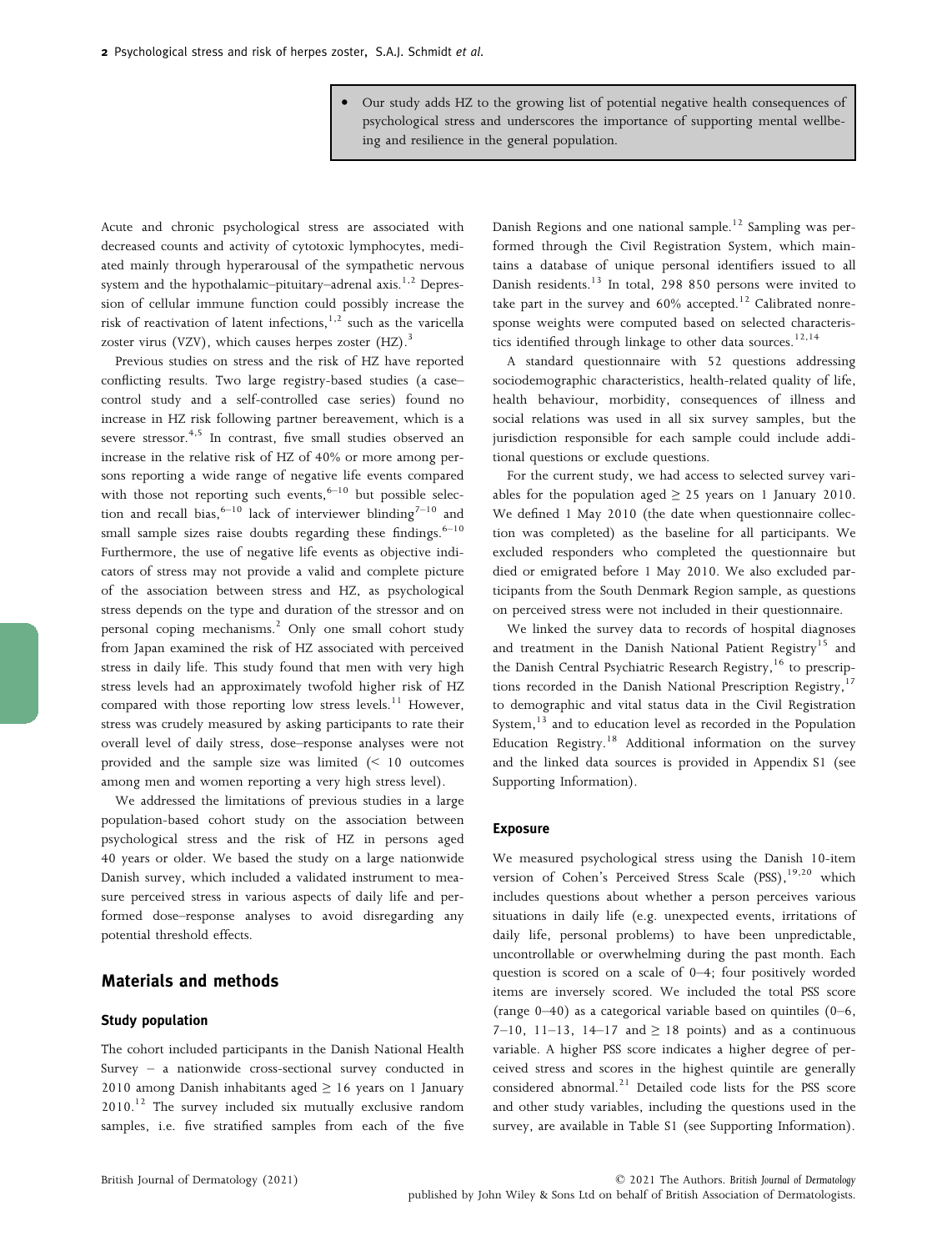#### **Outcome**

We defined HZ using a validated algorithm based on hospital diagnoses and antiviral prescriptions, as defined in previous studies.4,22,23 We identified all first-time inpatient, outpatient (ambulatory) clinic, and emergency room primary and secondary HZ discharge diagnoses in the Danish National Patient Registry. We used the Danish National Prescription Registry to identify first-time antiviral prescriptions likely to represent treatment for HZ (packages with 35 pills of 800 mg aciclovir or a 500-mg tablet dose of valaciclovir or famciclovir) as a surrogate for HZ treated outside the hospital setting (which is not recorded in any Danish registry). We limited the study to persons who were aged 40 years or older at baseline and who had no previous diagnosis of HZ or postherpetic neuralgia or prescription for aciclovir, valaciclovir or famciclovir at any dose. We used the date of hospitalization or prescription, whichever occurred first, as the diagnosis date. The HZ vaccine was not available in Denmark during the study period.

#### Covariables

We used existing evidence on HZ risk factors<sup>24</sup> to construct a directed acyclic graph illustrating the conceptual framework for the association between perceived stress and HZ (Figure S1; see Supporting Information). We then identified relevant potential confounders measured before or at baseline using self-reported and administrative data from our data sources (detailed definitions available in Table S1; see Supporting Information). Besides age and sex, risk factors included the following immune-mediated and immunosuppressive chronic conditions/states: rheumatoid arthritis, systemic/subacute lupus erythematosus, inflammatory bowel disease, chronic obstructive pulmonary disease, asthma, diabetes mellitus, chronic kidney disease, severe immunosuppression (HIV infection, haematopoietic stem cell transplantation, other cellular immune deficiency, leukaemia, lymphoma, myeloma, use of oral glucocorticoids or other immunosuppressant drugs), hospital-diagnosed mood disorder (depression, anxiety, stress disorder or adjustment disorder) and use of inhaled glucocorticoids.<sup>22,24</sup> We also included the following lifestyle and anthropometric factors: smoking status (never, former or current), weekly alcohol consumption (low-risk, intermediaterisk or high-risk use), body mass index (underweight, normal weight, overweight or obese) and physical activity (sedentary, light or moderate/vigorous). We identified education level [short  $($  10 years), intermediate  $(10-15 \text{ years})$  or high  $($ 15 years)] as a measure of socioeconomic status, which may affect health-seeking behaviour (and thus the chance of being diagnosed and treated for HZ), $^{25}$  lifestyle and perception of stress. We included country of origin (Danish, other Western or non-Western) as a proxy for ethnicity, which is associated with HZ (e.g. South Asian and black populations are at lower risk) $^{25}$  and is potentially linked to lifestyle through socioeconomic or other (e.g. genetic) factors.

#### Statistical analysis

We followed persons from baseline until HZ diagnosis, death, emigration or 1 July 2014, whichever came first. We characterized the study population using covariables, overall and using PSS score quintiles. We computed the number of events, accumulated person-time and incidence rate of HZ for each quintile.

We used the Cox proportional hazard regression model<sup>26</sup> stratified by 5-year birth cohorts to compute crude HRs for HZ for each PSS score quintile using the lowest category as reference. In the analysis of PSS score as a continuous variable, we entered the total score into the model as a restricted cubic spline with five knots placed at equally spaced centiles.<sup>27</sup> In restricted cubic spline regression, a cubic polynomial (i.e. a polynomial of degree 3) is fitted to the segment of data between two 'knots' placed at different values of the continuous predictor variable.<sup>27</sup> The researcher determines the number and position of knots. The model is restricted in the sense that the splines are constrained to be linear before the first knot and after the last knot. At each knot, the curves for the adjacent segments are connected and smoothened without jumps. This flexible method thus allows for smooth nonlinear presentation of the relation between a continuous variable and an outcome without losing potentially important information through categorization or assumptions of linearity. We used age as the underlying timescale in the Cox model, because age is strongly associated with rate of HZ and because it did not require us to specify a specific linear or nonlinear association between age and HZ. We explored the effect of adjusting for covariables by fitting sequential multivariable models as follows: model 1 adjusted for sex, model 2 additionally included immunerelated diseases and immunosuppressive drugs, model 3 additionally included country of origin and education level, and model 4 additionally adjusted for smoking status, weekly alcohol consumption, BMI and physical activity. We based the restricted cubic splines regression on model 4. We examined for collinearity among variables from the full model using variation inflation factors (VIFs). We considered individual VIF values of  $\geq$  10 or a mean value substantially over 1.0 to be cause for concern. We performed prespecified analyses in subgroups of age (< 50, 50–59, 60–69, 70–79 and  $\geq 80$  years) and sex to examine effect measure modification. We incorporated calibrated weights in all analyses to account statistically for survey design and differential nonresponse.<sup>14</sup> We assessed the proportional hazards assumption by visual inspection of log–log plots and found it to be valid.

All analyses were performed using Stata software version 15 (StataCorp, College Station, TX, USA). The study was approved by the Danish Data Protection Agency (record number 2013- 41-1719). Approval by an ethics review board and informed consent were not required. The study protocol is available from the corresponding author upon request.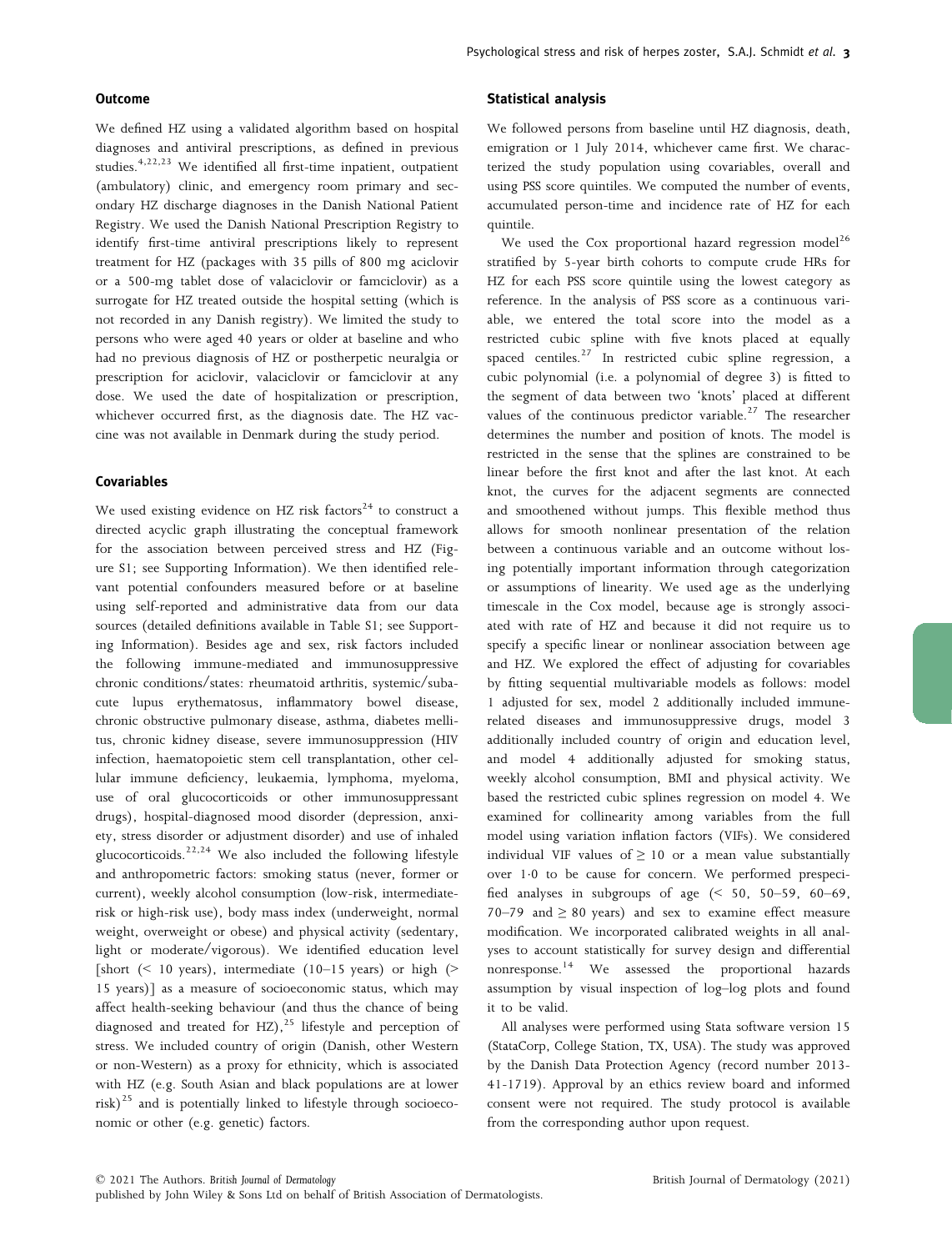#### Missing data

There were missing data for self-reported variables, including PSS score. We considered that the 'missing at random' assumption for multiple imputation was inappropriate, as response could depend on the true value (e.g. missing data on alcohol consumption among heavy drinkers). In an attempt to frame plausible assumptions for the correct missingness mechanism,<sup>28</sup> we examined the distribution of missing data, summarized data by missingness pattern, and computed odds ratios using logistic regression with an indicator for missingness as the dependent variable and variables from the fully adjusted model as the independent variable.<sup>28</sup> We also compared the HRs of HZ for covariables based solely on registry data among survey nonresponders and among those with complete data for study variables. We found that 84% had complete data for all variables, and frequency of missing data for individual variables varied between 20% for education level to 69% for PSS score (Table S2; see Supporting Information). Both descriptive analyses (Table S3; see Supporting Information) and multivariable logistic regression (Table S4; see Supporting Information) showed that missingness was not associated with HZ, but with several confounders, including older age, female sex, several chronic diseases, non-Western country of origin, and for certain individual variables with missing data, shorter education, low-risk alcohol consumption, being underweight, a more sedentary lifestyle and a higher PSS score. These results suggest that missingness is conditionally independent of the outcome, and thus a complete case regression analysis provides asymptotically unbiased estimates of the exposure association.<sup>28</sup> Therefore, we analysed data using this approach. The HRs for HZ associated with covariables were similar for nonresponders and the final study population with complete data (Figure S2, see Supporting Information).

### Results

The study flowchart is presented in Figure 1. Of 298 850 persons invited to participate in the survey, 202 137 were alive and aged  $\geq 40$  years at baseline, and of these 128 029 (63%) responded. We included 77 310 persons after excluding responders who had a history of HZ or antiviral treatment, who had missing data or were living in study regions that did not measure perceived stress in the questionnaire.

Mean age was 58 years (SE  $0.049$ ) and sex was equally distributed (Table 1). Women, persons with certain long-term conditions, shorter education and non-Western country of origin, and persons who were current smokers, were obese or had a sedentary lifestyle had higher PSS scores (Table S5; see Supporting Information).

We followed the entire cohort for 274 645 person-years (mean follow-up time  $4.03$  years, SE  $0.0025$ ) and observed 1686 events of incident HZ. The unadjusted rate of HZ varied from 5.53 to 7.20 per 1000 person-years in the lowest to the highest PSS score quintile (Table 2). We observed an increased hazard of HZ for the highest PSS score quintile  $[HR 1.21,$  95% confidence interval (CI) 1.03-1.41], which decreased slightly upon adjustment (fully adjusted HR 114, 95% CI  $0.97-1.34$ ). When analysing PSS score as a cubic spline, we found that the fully adjusted HR was neutral until reaching a PSS score of 20, after which the HR increased linearly from 1.10 (95% CI 0.85-1.41) for persons with a PSS score of 20 to  $2.22$  (95% CI  $1.32-3.75$ ) for those with a PSS score of 40 (Figure 2). We did not observe meaningful differences between HRs in subgroups defined by age or sex (Table S6; see Supporting Information).

## **Discussion**

In this population-based cohort study, we found that persons reporting high levels of perceived stress (i.e. a PSS score  $\geq$  18) had a 14% elevated relative risk of HZ after adjusting for age, sex, immune-related diseases, use of immunosuppressive drugs and lifestyle factors. We found some evidence of a threshold effect at a PSS score of about 20, after which the HR increased linearly. Thus, the risk of HZ was virtually the same for the 80% of the study population with lower PSS scores.

Four small case–control studies ( $n = 44-389$  cases;  $n = 44-$ 511 controls) and one cohort study ( $n = 4162$ ) reported more than 40% increased relative risk of HZ within 2 months to 1– 4 years after various negative life events, including health-related, financial, occupational and other types of stressful events identified by, for example, the Geriatric Scale of Recent Life Events or the Paykel list. $6-10$  The validity of these studies is threatened by possible selection bias owing to missing data, volunteer bias or use of selected hospital controls (Berksonian bias), misclassification of exposures owing to differential recall and/or lack of interviewer blinding, and confounding as most studies lacked detail on important HZ risk factors or were too small to perform multiple adjustment. In contrast, a self-controlled case series  $(n = 39 811)$  based on US claims data found no increase in risk of HZ within 90 days after a death or catastrophic health event occurring in a partner (incidence rate ratio  $0.76$ , 95% CI  $0.54-1.06$ ).<sup>5</sup> Similarly, we observed no increased risk of HZ following partner bereavement (odds ratio 1.03, 95% CI 0.98–1.08) in a previous study combining data from the UK and Denmark  $(n = 340 878$  cases;  $n = 1$  339 562 controls).<sup>4</sup> Thus, current methodologically sound evidence does not support an association between major negative life events and HZ.

Data on the association between perceived stress and HZ are very limited. One Japanese cohort study followed 12 352 persons aged 50 years or older for 3 years and found that men (HR 2.22, 95% CI 1.05-4.66), but not women (HR 0.78, 95% CI 037–165), had higher risk of HZ if they reported very high stress levels compared with those who reported low stress levels. $11$  Stress was assessed using the question 'What is the level of stress in your daily life?', which was rated as low, medium, high or extremely high. A US case–control study including 389 cases of HZ diagnosed at clinics and hospitals in the Rochester Epidemiology Project in Olmsted County (MN, USA) and 511 matched hospital controls seeking care at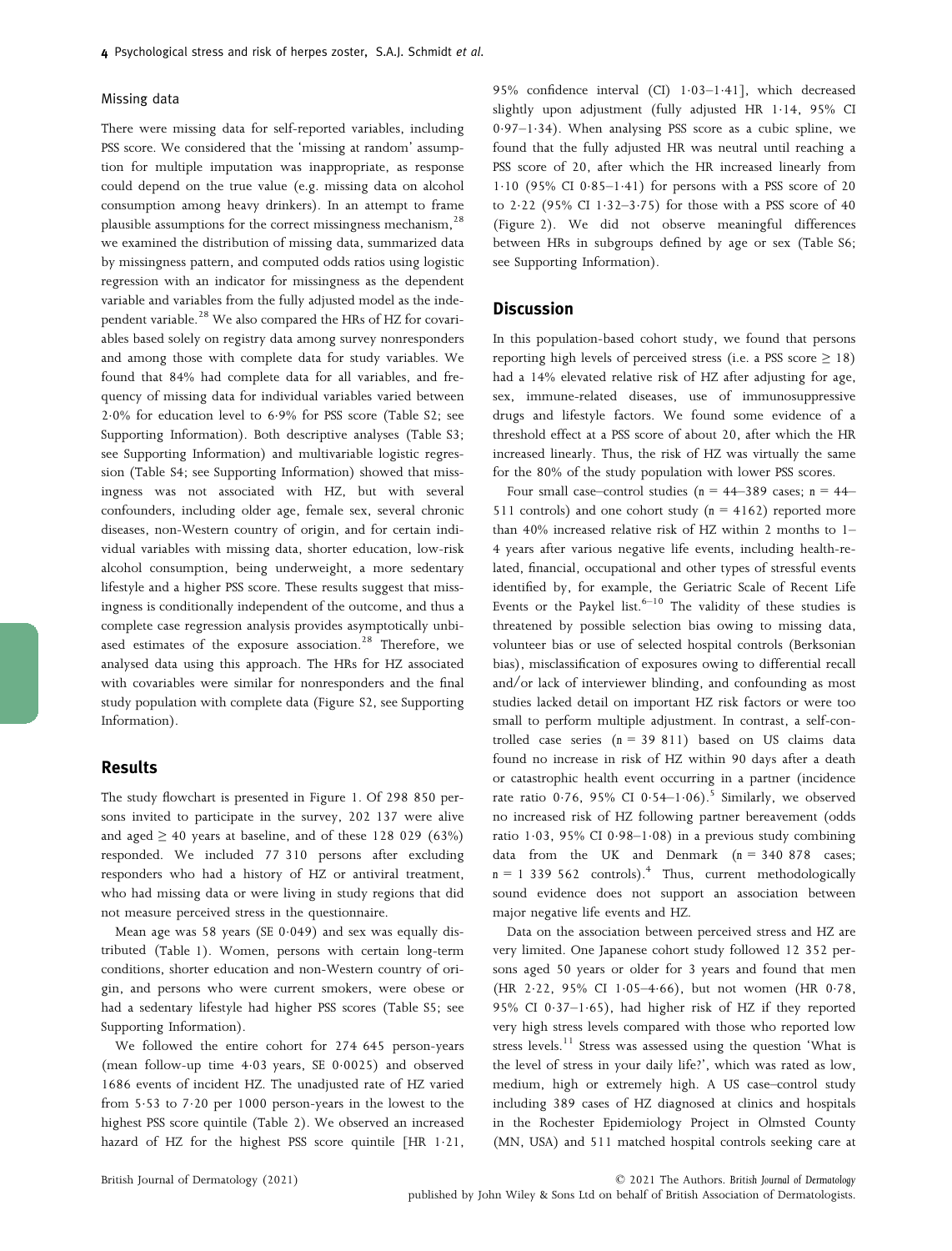

Figure 1 Study flowchart for selection of participants with PSS scores for study on association between stress and herpes zoster, Danish National Health Survey 2010–2014PSS, Perceived Stress Scale. <sup>a</sup>Number estimated using StatBank Denmark (statistikbanken.dk).

the same clinics for other unrelated conditions (intended matching at least 1 : 1) found a median stress score of 7 in both groups, using a scale from 0 (none) to 10 (worst imaginable).<sup>9</sup> The use of crude nonvalidated stress scales and lack of detailed dose–response analyses impede interpretation of the results from these two studies. Furthermore, recall bias and reverse causality cannot be excluded in the US study, where stress was assessed at or shortly after HZ diagnosis.

While negative life events (e.g. bereavement) are typically associated with severe acute stress, the PSS measures perceived chronic stress that occurs when various demands in daily life exceed an individual's coping mechanisms. It covers various aspects, including feelings of unpredictability, lack of control and overload. It is possible that the allostatic load (the cumulative 'wear and tear' on the body associated with stress) depends on the type of stress and coping mechanisms, $2$  such that experiencing persistent daily stress, but not severe acute stress, may depress cell-mediated immunity and trigger VZV reactivation. This explanation is also consistent with decreased cell-mediated immunity to  $VZV^{29,30}$  and increased risk of HZ in persons with mood disorders,<sup>6,8,9,23,24</sup> which are chronically stressful conditions.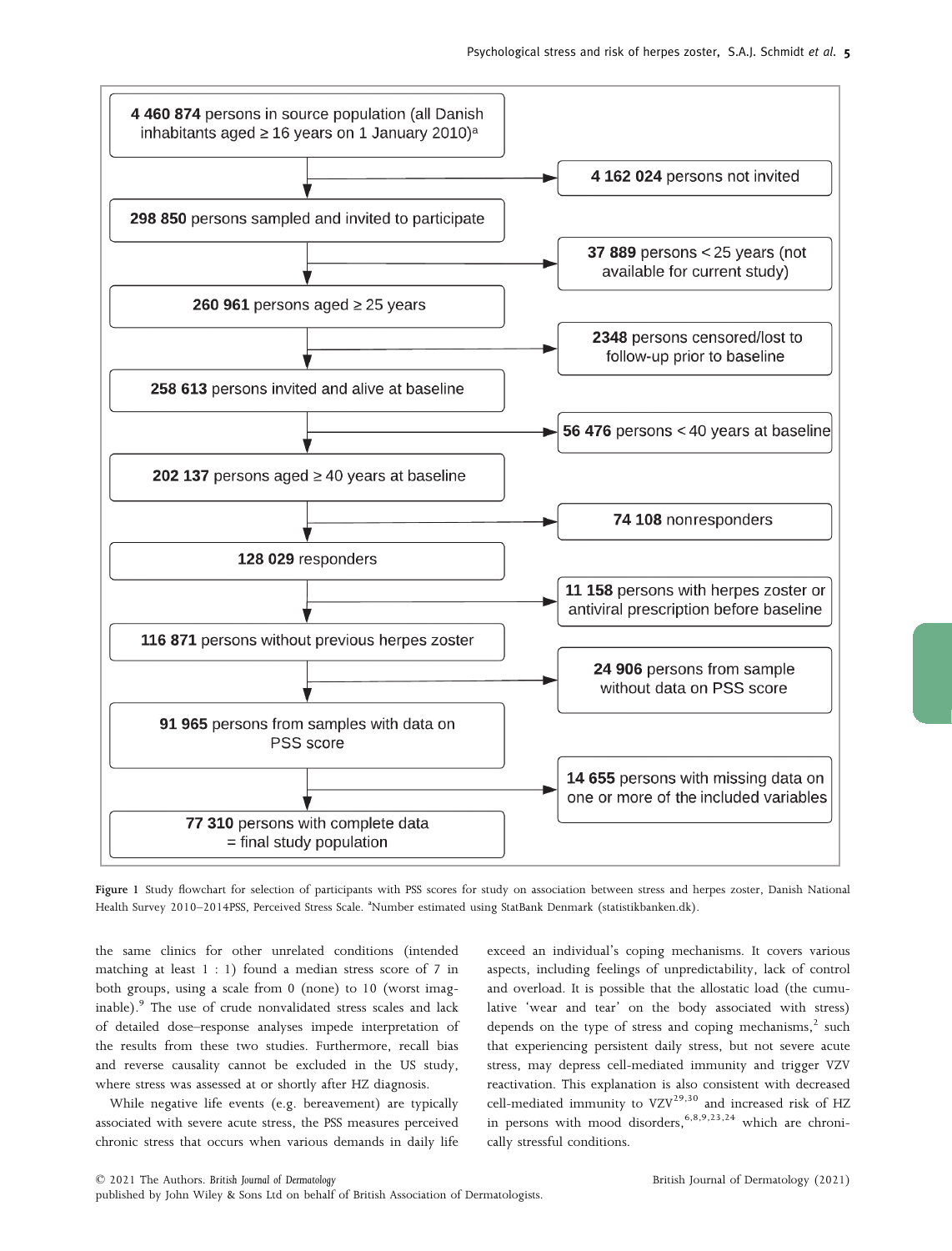|                                               | <b>Table 1</b> Distribution of cohort characteristics at baseline. Danish |  |  |
|-----------------------------------------------|---------------------------------------------------------------------------|--|--|
| National Health Survey 2010-2014 <sup>a</sup> |                                                                           |  |  |

| Baseline characteristic                  | $n \ (\%)$         |
|------------------------------------------|--------------------|
| Age group (years)                        |                    |
| $40 - 49$                                | 21258(31.2)        |
| $50 - 59$                                | 18463(27.1)        |
| $60 - 69$                                | 17313(25.4)        |
| $70 - 79$                                | 8008 $(11.7)$      |
| $\geq 80$                                | 3122(4.6)          |
| <b>Sex</b>                               |                    |
| Men                                      | 34 804 $(51.1)$    |
| Women                                    | 33 360 (48.9)      |
| Immunosuppressive and chronic conditions |                    |
| Rheumatoid arthritis                     | 5044(7.4)          |
| Systemic lupus erythematosus             | 69 $(0.1)$         |
| Inflammatory bowel disease               | 823 $(1.2)$        |
| Chronic kidney disease                   | 384(0.6)           |
| Asthma                                   | 1983(2.9)          |
| Chronic obstructive pulmonary disease    | 4498 $(6.6)$       |
| Inhaled corticosteroids                  | 2643(3.9)          |
| <b>Diabetes</b>                          | 4543 $(6.7)$       |
| Mood disorder                            | 3451(5.1)          |
| Severe immunosuppression                 | 1885(2.8)          |
| HIV                                      | 46 $(0.1)$         |
| Other immunosuppressive disease          | 28(0)              |
| Leukaemia                                | 94 $(0.1)$         |
| Lymphoma                                 | 239(0.4)           |
| Myeloma                                  | 26(0)              |
| Oral corticosteroids                     | 859 $(1.3)$        |
| Haematopoietic stem cell transplant      | 49 $(0.1)$         |
| Other immunosuppressants                 | 763 $(1-1)$        |
| Highest achieved education (years)       |                    |
| Short                                    | $17\;157\; (25.2)$ |
| Intermediate                             | 33 793 (49.6)      |
| High                                     | 17214(25.3)        |
| Country of origin                        |                    |
| Danish                                   | 63 456 $(93.1)$    |
| Other Western                            | 2469(3.6)          |
| Non-Western                              | 2239(3.3)          |
| Smoking status                           |                    |
| Never                                    | 27321(40.1)        |
| Former                                   | 23903(35.1)        |
| Current                                  | 16 940 (24.9)      |
| Weekly alcohol consumption               |                    |
| Low risk                                 | 51 067 (74.9)      |
| Intermediate risk                        | 9599 $(14.1)$      |
| High risk                                | 7498 $(11.0)$      |
| Body mass index category                 |                    |
| Underweight                              | 1047(1.5)          |
| Normal                                   | $30\,543\,(44.8)$  |
| Overweight                               | 25956(38.1)        |
| Obese                                    | 10618(15.6)        |
| Physical activity                        |                    |
| Sedentary                                | 10151(14.9)        |
| Light                                    | 42 270 $(62.0)$    |
| Moderate                                 | 14462(21.2)        |
| Vigorous                                 | 1281(1.9)          |
| Perceived Stress Scale score, quintiles  |                    |
| $0 - 6$                                  | 15953(23.4)        |
| $7 - 10$                                 | 15718(23.1)        |
|                                          |                    |

Table 1 (continued)

| Baseline characteristic | $n(\%)$         |
|-------------------------|-----------------|
| $11 - 13$               | 11 939 $(17.5)$ |
| $14 - 17$               | 11 943 $(17.5)$ |
| >18                     | 12611(18.5)     |

<sup>a</sup>In all analyses, we included calibrated weights to statistically account for survey design and differential nonresponse. Thus, estimates may not add up to totals.

Strengths of our study include the population-based design in a tax-funded universal healthcare system, the use of prospectively collected data, large study size, and availability of information on important HZ risk factors, lifestyle and anthropometric factors. Although the response rate was relatively low, we believe that selection bias was limited because: (i) loss to follow-up was minor; (ii) comparisons were made internally among participants; (iii) survey weights were used to account for differential nonresponse; (iv) the presence of missing data seemed conditionally independent of our outcome (Table S4); and (v) HRs for known HZ risk factors were similar for nonresponders and the final study population (Figure S1).

Although the PSS score has been found to be valid and reliable for measuring perceived psychological stress in daily life,<sup>19,31</sup> misclassification is possible because of scalability issues introduced with the mix of negative and positive items.<sup>32</sup> Furthermore, we were unable to measure changes in PSS score during follow-up; however, PSS score has previously been found to be relatively stable over time.<sup>33</sup>

Our algorithm for identifying HZ is valid (positive predictive value for prescriptions  $= 87\%$ ) and is likely to capture the vast majority of persons with HZ treated by any physician in Denmark, $^{22}$  as healthcare access does not require copayment and costs of prescription drugs, including antivirals, are partially reimbursed. Nevertheless, some persons with HZ never seek care or seek care too late to benefit from antiviral therapy. We cannot rule out that psychological stress affects health-seeking behaviour, resulting in an increased chance of HZ diagnosis in people with higher PSS scores in our study. However, the lack of an association for the 80% of the study population who had a PSS score below 20 suggests that at least strong differential misclassification did not occur. Furthermore, our estimates were not affected by adjustment for several variables potentially associated with healthcare contacts.

We adjusted for a wide range of HZ risk factors at baseline using prospectively collected data from multiple sources. Nevertheless, residual confounding remains possible owing to incomplete data or changes in covariable status during followup. Furthermore, simultaneous misclassification of self-reported variables (e.g. a tendency to misreport both smoking and alcohol consumption) may have introduced bias or residual confounding that is difficult to predict.<sup>34</sup> However,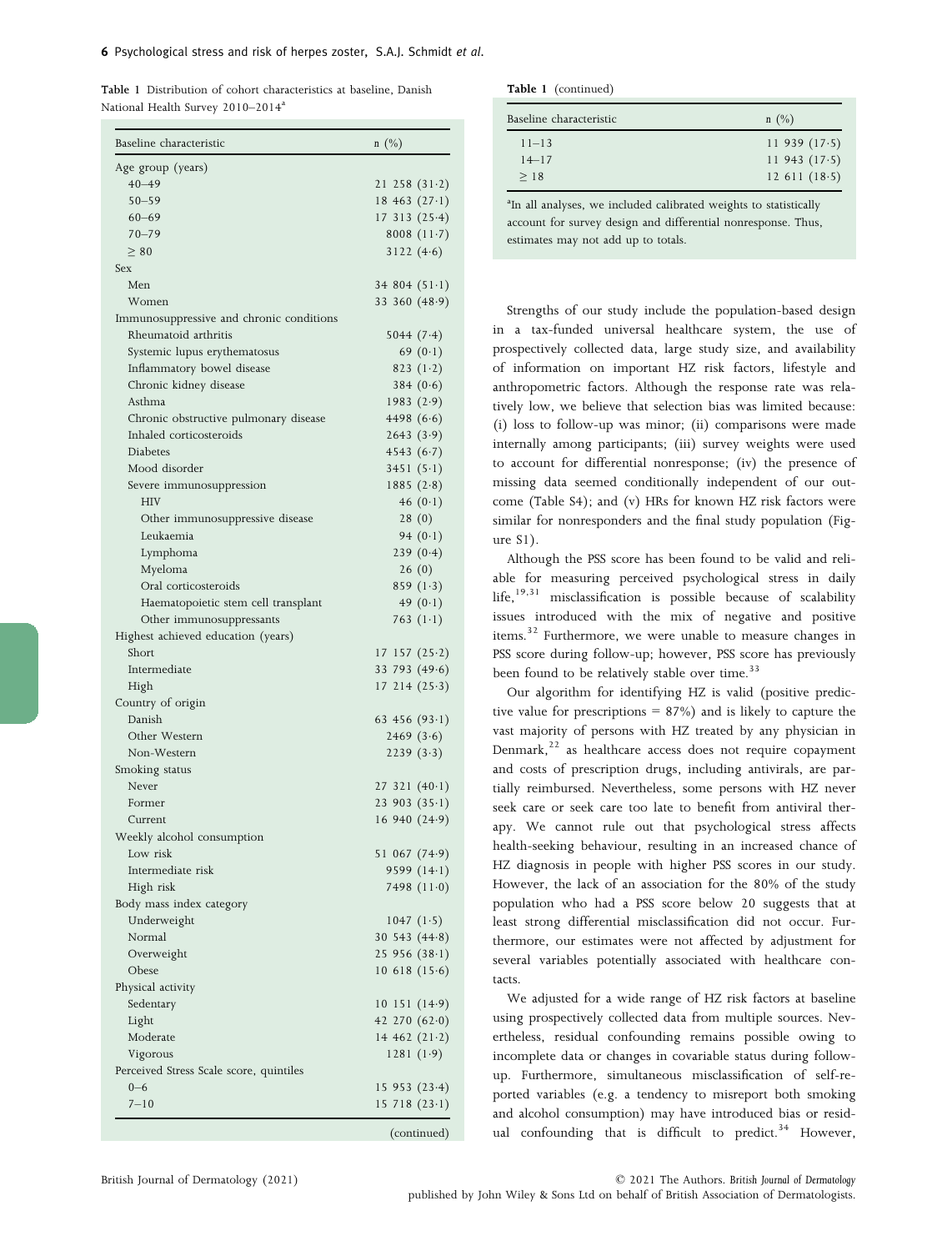Table 2 Association between Perceived Stress Scale (PSS) score quintiles and herpes zoster, Danish National Health Survey 2010–2014<sup>a</sup>

|                 |        |              |                    | Hazard ratios (95% confidence interval) <sup>b</sup> |                   |                   |                   |
|-----------------|--------|--------------|--------------------|------------------------------------------------------|-------------------|-------------------|-------------------|
| PSS score       | Events | Person-years | Rate (per $1000$ ) | Model 1                                              | Model 2           | Model 3           | Model 4           |
| Score $0-6$     | 359    | 64 849       | 5.53               | Reference                                            | Reference         | Reference         | Reference         |
| Score $7-10$    | 358    | 63 940       | 5.60               | $1.00(0.87-1.16)$                                    | $0.99(0.86-1.15)$ | $1.00(0.86-1.16)$ | $1.00(0.86-1.16)$ |
| Score $11-13$   | 302    | 48 193       | 6.26               | $1.09(0.94-1.28)$                                    | $1.07(0.92-1.26)$ | $1.08(0.92-1.26)$ | $1.08(0.92-1.26)$ |
| Score $14-17$   | 311    | 48 028       | 6.46               | $1.08(0.93-1.26)$                                    | $1.05(0.89-1.22)$ | $1.05(0.90-1.23)$ | $1.05(0.90-1.23)$ |
| Score $\geq$ 18 | 357    | 49 635       | 7.20               | $1.21(1.03-1.41)$                                    | $1.13(0.96-1.32)$ | $1.13(0.96-1.33)$ | $1.14(0.97-1.34)$ |

<sup>a</sup>In all analyses, we included calibrated weights to statistically account for survey design and differential nonresponse. Thus, estimates may not add up to totals. <sup>b</sup>The underlying timescale was age. Model 1 adjusted for sex; Model 2 adjusted additionally for immunosuppressive and chronic conditions (rheumatoid arthritis, lupus erythematosus, inflammatory bowel disease, chronic kidney disease, asthma, chronic obstructive pulmonary disease, use of inhaled corticosteroids, diabetes, mood disorder, human immunodeficiency virus infection, haematopoietic stem cell transplantation, other cellular immune deficiency, leukaemia, lymphoma, myeloma and use of oral glucocorticoids or other immunosuppressant drugs); Model 3 additionally adjusted for country of origin and education level; and Model 4 additionally adjusted for smoking status, alcohol consumption, body mass index and physical activity.



Figure 2 Fully adjusted hazard ratio<sup>a</sup> for herpes zoster associated with Perceived Stress Scale (PSS) score, entered as a restricted cubic spline model (solid and dashed lines) and as quintiles (circles with error bars). Grey columns represent the distribution of PSS scores (%) in the study population<sup>a</sup>The underlying timescale was age. Adjusted for sex, immunosuppressive and chronic conditions (rheumatoid arthritis, lupus erythematosus, inflammatory bowel disease, chronic kidney disease, asthma, chronic obstructive pulmonary disease, use of inhaled corticosteroids, diabetes, mood disorder, HIV infection, haematopoietic stem cell transplantation, other cellular immune deficiency, leukaemia, lymphoma, myeloma, and use of oral glucocorticoids or other immunosuppressant drugs), country of origin, education level, smoking status, alcohol consumption, body mass index and physical activity.

estimates remained relatively consistent across multivariable models with self-reported data.

Owing to concerns about overadjustment of the association of interest, we did not adjust for symptoms and other measures of psychological distress that may correlate with the PSS (e.g. the Short Form Health Survey). $31$  We cannot rule out residual confounding by psychiatric disorder, but we note that there was no change in HRs upon adding mood disorders to the multivariable model after adjusting for other chronic diseases and sex.

Even though this is the largest study to examine the association between perceived psychological stress and risk of HZ, statistical uncertainty should be considered. Our data are most compatible with a 14% increase in the relative risk of HZ among those with a PSS score in the highest quintile, but are also reasonably compatible with a 3% decrease or a 34% increase (i.e. the lower and upper confidence limits). Subgroup analyses also should also be interpreted with caution because of wide confidence intervals.

We expect that our study findings could be generalized to populations similar to the Danish population. It is uncertain whether these findings could be extrapolated to other populations, for instance those where other ethnicities are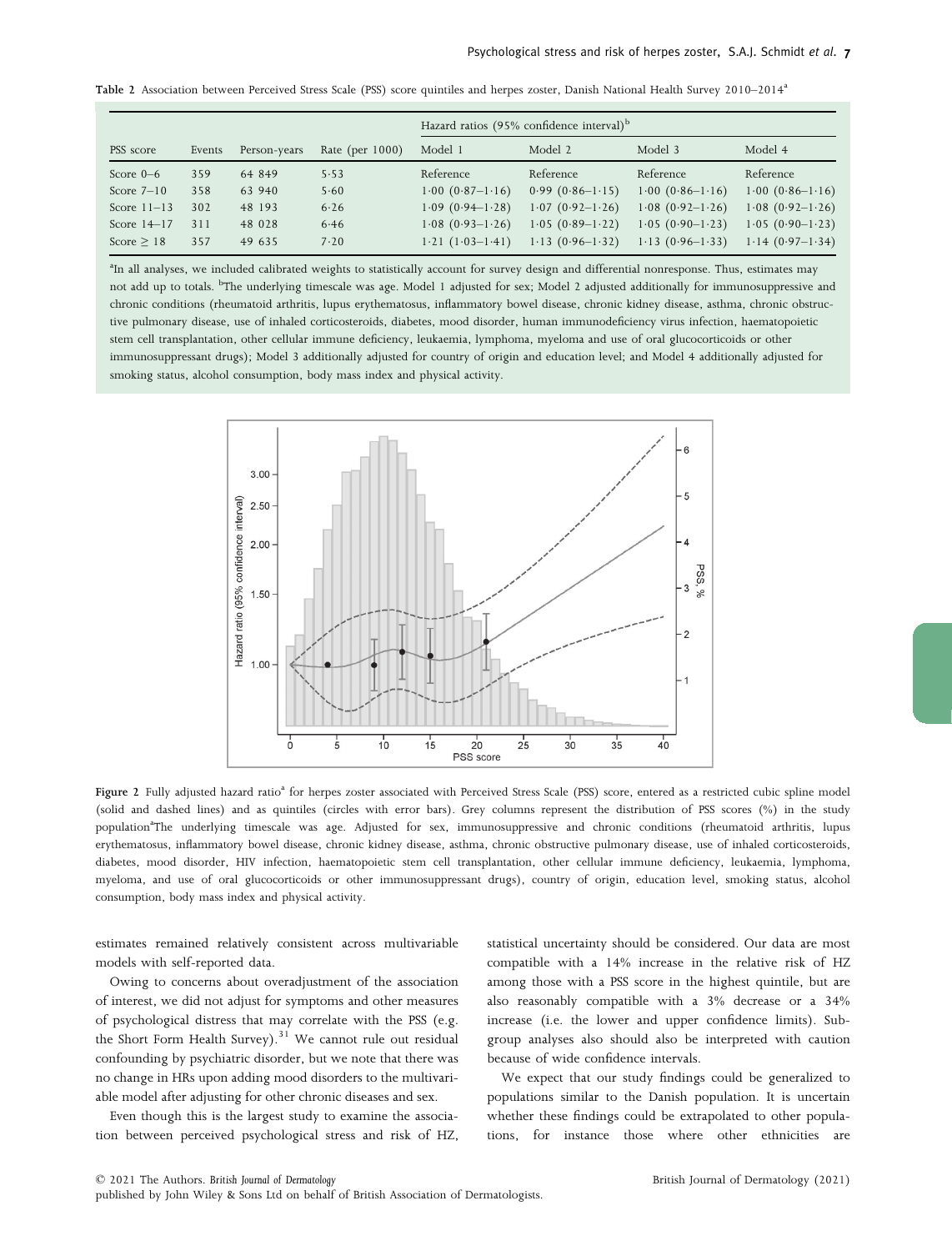predominant, as it is unknown whether such factors modify the association between stress and HZ. Nevertheless, similar results were found for Japanese men. $11$ 

We have identified perceived psychological stress as a potential modifiable risk factor for HZ in adults aged 40 years or older. This finding is of public health importance because HZ is a common condition<sup>35</sup> and a considerable proportion of the population (20%) reports such high levels of stress.<sup>21</sup> Thus, our study adds HZ to the growing list of potential negative health consequences of psychological stress, and underscores the importance of supporting mental wellbeing and resilience in the general population.

## References

- 1 Zorrilla EP, Luborsky L, McKay JR et al. The relationship of depression and stressors to immunological assays: a meta-analytic review. Brain Behav Immun 2001; 15:199–226.
- 2 Segerstrom SC, Miller GE. Psychological stress and the human immune system: a meta-analytic study of 30 years of inquiry. Psychol Bull 2004; 130:601–30.
- 3 Schmader K. Herpes zoster. Ann Intern Med 2018; 169:ITC19–ITC31.
- 4 Schmidt SAJ, Vestergaard M, Pedersen HS et al. Partner bereavement and risk of herpes zoster: results from two population-based case-control studies in Denmark and the United Kingdom. Clin Infect Dis 2017; 64:572–9.
- 5 Harpaz R, Leung JW, Brown CJ, Zhou FJ. Psychological stress as a trigger for herpes zoster: might the conventional wisdom be wrong? Clin Infect Dis 2015; 60:781–5.
- 6 Schmader K, George LK, Burchett BM et al. Race and stress in the incidence of herpes zoster in older adults. J Am Geriatr Soc 1998; 46:973–7.
- 7 Schmader K, Studenski S, MacMillan J et al. Are stressful life events risk factors for herpes zoster? J Am Geriatr Soc 1990; 38:1188–94.
- 8 Lasserre A, Blaizeau F, Gorwood P et al. Herpes zoster: family history and psychological stress-case-control study. J Clin Virol 2012; 55:153–7.
- 9 Marin M, Harpaz R, Zhang J et al. Risk factors for herpes zoster among adults. Open Forum Infect Dis 2016; 3:ofw119.
- 10 Kim CK, Choi YM, Bae E et al. Reduced NK cell IFN- $\gamma$  secretion and psychological stress are independently associated with herpes zoster. PLoS One 2018; 13:e0193299.
- 11 Takao Y, Okuno Y, Mori Y et al. Associations of perceived mental stress, sense of purpose in life, and negative life events with the risk of incident herpes zoster and postherpetic neuralgia. Am J Epidemiol 2017; 187:251–9.
- 12 Christensen AI, Ekholm O, Glümer C et al. The Danish National Health Survey 2010. Study design and respondent characteristics. Scand J Public Health 2012; 40:391–7.
- 13 Schmidt M, Pedersen L, Sørensen HT. The Danish Civil Registration System as a tool in epidemiology. Eur J Epidemiol 2014; 29:541–9.
- 14 Fangel S, Linde PC, Thorsted BL. [New problems with survey representativity, which enumeration with registers is able to reduce]. Metode Og Data 2007; 93:14–26 (in Danish).
- 15 Schmidt M, Schmidt SAJ, Sandegaard JL et al. The Danish National Patient Registry: a review of content, data quality, and research potential. Clin Epidemiol 2015; 7:449–90.
- 16 Mors O, Perto GP, Mortensen PB. The Danish Psychiatric Central Research Register. Scand J Public Health 2011; 39:54–7.
- 17 Pottegård A, Schmidt SAJ, Wallach-Kildemoes H et al. Data resource profile: the Danish National Prescription Registry. Int J Epidemiol 2017; 46:798–798f.
- 18 Jensen VM, Rasmussen AW. Danish education registers. Scand J Public Health 2011; 39:91–4.
- 19 Cohen S, Williamson G. Perceived stress in a probability sample in the United States. In: The Social Psychology of Health (Spacapan S, Oskamp S, eds), Newbury Park, CA: Sage, 1988; 31–67.
- 20 Cohen S, Kamarck T, Mermelstein R. A global measure of perceived stress. J Health Soc Behav 1983; 24:385–96.
- 21 Nielsen L, Curtis T, Kristensen TS, Rod Nielsen N. What characterizes persons with high levels of perceived stress in Denmark? A national representative study. Scand J Public Health 2008; 36:369–79.
- 22 Schmidt SAJ, Vestergaard M, Baggesen LM et al. Prevaccination epidemiology of herpes zoster in Denmark: quantification of occurrence and risk factors. Vaccine 2017; 35:5589–96.
- 23 Schmidt SAJ, Langan SM, Pedersen HS et al. Mood Disorders and risk of herpes zoster in 2 population-based case-control studies in Denmark and the United Kingdom. Am J Epidemiol 2018; 187:1019–28.
- 24 Marra F, Parhar K, Huang B, Vadlamudi N. Risk factors for herpes zoster infection: a meta-analysis. Open Forum Infect Dis 2020; 7: ofaa005.
- 25 Jain A, van Hoek AJ, Walker JL et al. Inequalities in zoster disease burden: a population-based cohort study to identify social determinants using linked data from the U.K. Clinical Practice Research Datalink. Br J Dermatol 2018; 178:1324–30.
- 26 Cox DR. Regression models and life-tables. J Roy Stat Soc B 2010; 34:187–220.
- 27 Gauthier J, Wu QV, Gooley TA. Cubic splines to model relationships between continuous variables and outcomes: a guide for clinicians. Bone Marrow Transpl 2020; 55:675–80.
- 28 Bartlett JW, Harel O, Carpenter JR. Asymptotically unbiased estimation of exposure odds ratios in complete records logistic regression. Am J Epidemiol 2015; 182:730–6.
- 29 Irwin M, Costlow C, Williams H et al. Cellular immunity to varicella-zoster virus in patients with major depression. J Infect Dis 1998; 178 (Suppl. 1):S104–S108.
- 30 Irwin MR, Levin MJ, Carrillo C et al. Major depressive disorder and immunity to varicella-zoster virus in the elderly. Brain Behav Immun 2011; 25:759–66.
- 31 Lee E-H. Review of the psychometric evidence of the perceived stress scale. Asian Nurs Res (Korean Soc Nurs Sci) 2012; 6:121-7.
- 32 Nielsen MG, Ørnbøl E, Vestergaard M et al. The construct validity of the Perceived Stress Scale. J Psychosom Res 2016; 84:22–30.
- 33 Barbosa-Leiker C, Kostick M, Lei M et al. Measurement invariance of the perceived stress scale and latent mean differences across gender and time. Stress Health 2013; 29:253–60.
- 34 Rothman KJ, Greenland S, Lash TL. Validity in epidemiologic studies. In: Modern Epidemiology (Rothman KJ, Greenland S, Lash TL, eds), 3rd edn. Philadelphia, PA: Lippincott Williams & Wilkins, 2008; 128–47.
- 35 Kawai K, Gebremeskel BG, Acosta CJ. Systematic review of incidence and complications of herpes zoster: towards a global perspective. BMJ Open 2014; 4:e004833.

## Appendix

All authors participated in the design of the study. S.A.J.S. had access to and analysed the data and wrote the initial manuscript draft. All authors participated in the discussion and interpretation of the results, critically revised the manuscript for intellectual content, and approved the final version. S.A.J.S. is the guarantor.